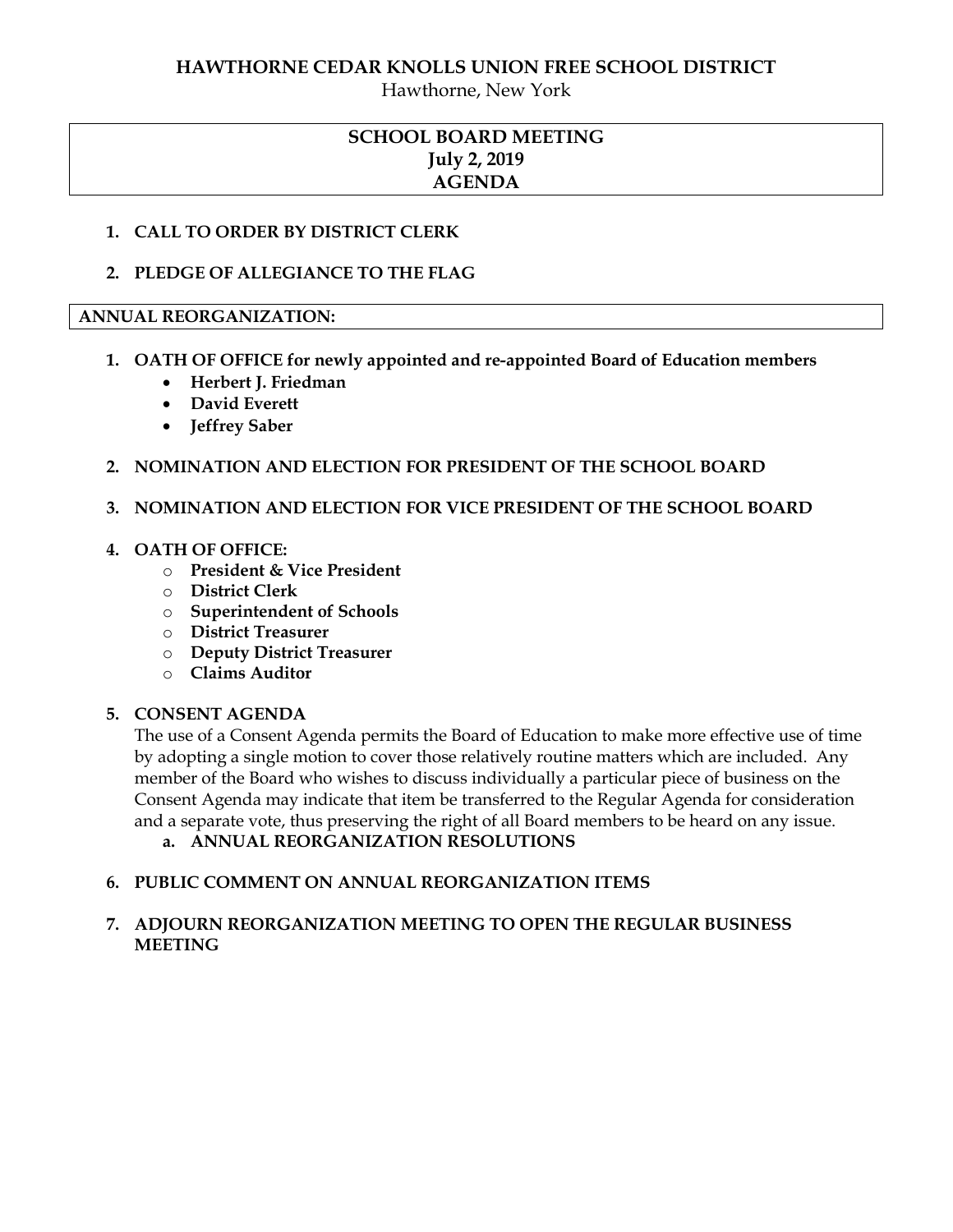## **HAWTHORNE CEDAR KNOLLS UNION FREE SCHOOL DISTRICT** Hawthorne, New York

#### **REGULAR BUSINESS MEETING**

- **CALL TO ORDER BY BOARD PRESIDENT**
- **APPROVE MINUTES (May 14, 2019)**
- **TREASURER'S REPORT (April, 2019)**
- **CLAIMS AUDITOR REPORT ( )**
- **CSE RECOMMENDATIONS**

### **CONSENT AGENDA**

*The use of a Consent Agenda permits the Board of Education to make more effective use of time by adopting a single motion to cover those relatively routine matters which are included. Any member of the Board who wishes to discuss individually a particular piece of business on the Consent Agenda may indicate that item be transferred to the Regular Agenda for consideration and a separate vote, thus preserving the right of all Board members to be heard on any issue.* 

- **Accept revised 2019-2020 School District Calendar. Revision is for November 5th (Election Day) – revised to a half day for staff Superintendent's Conference Day (no students) to allot leave time for recently adopted New York State Election Law 3-110.**
- **Approve Budget Transfers in the amount of \$368,919.00, as attached.**
- **Approve Salary increases for the unaffiliated staff, as attached.**
- **Approve Memorandum of Agreement between the Hawthorne Cedar Knolls Union Free School District and the Hawthorne Cedar Knolls ParaProfessionals Association, Local 6080, NYSUT, AFT, AFL-CIO, as attached.**
- **Approve Memorandum of Agreement between the Hawthorne Cedar Knolls Union Free School District and CSEA, Local 860 Unit 8217, Westchester County Local 860, as attached.**
- **Approve Contract between the Hawthorne Cedar Knolls Union Free School District and the Hawthorne Cedar Knolls Union Free School District Administrators' Association for the period of July 1, 2019 through June 30, 2024, as attached.**
- **Approve Contract between the Hawthorne Cedar Knolls Union Free School District and the Secretarial Bargaining Unit for the period of July 1, 2019 through June 30, 2024, as attached.**